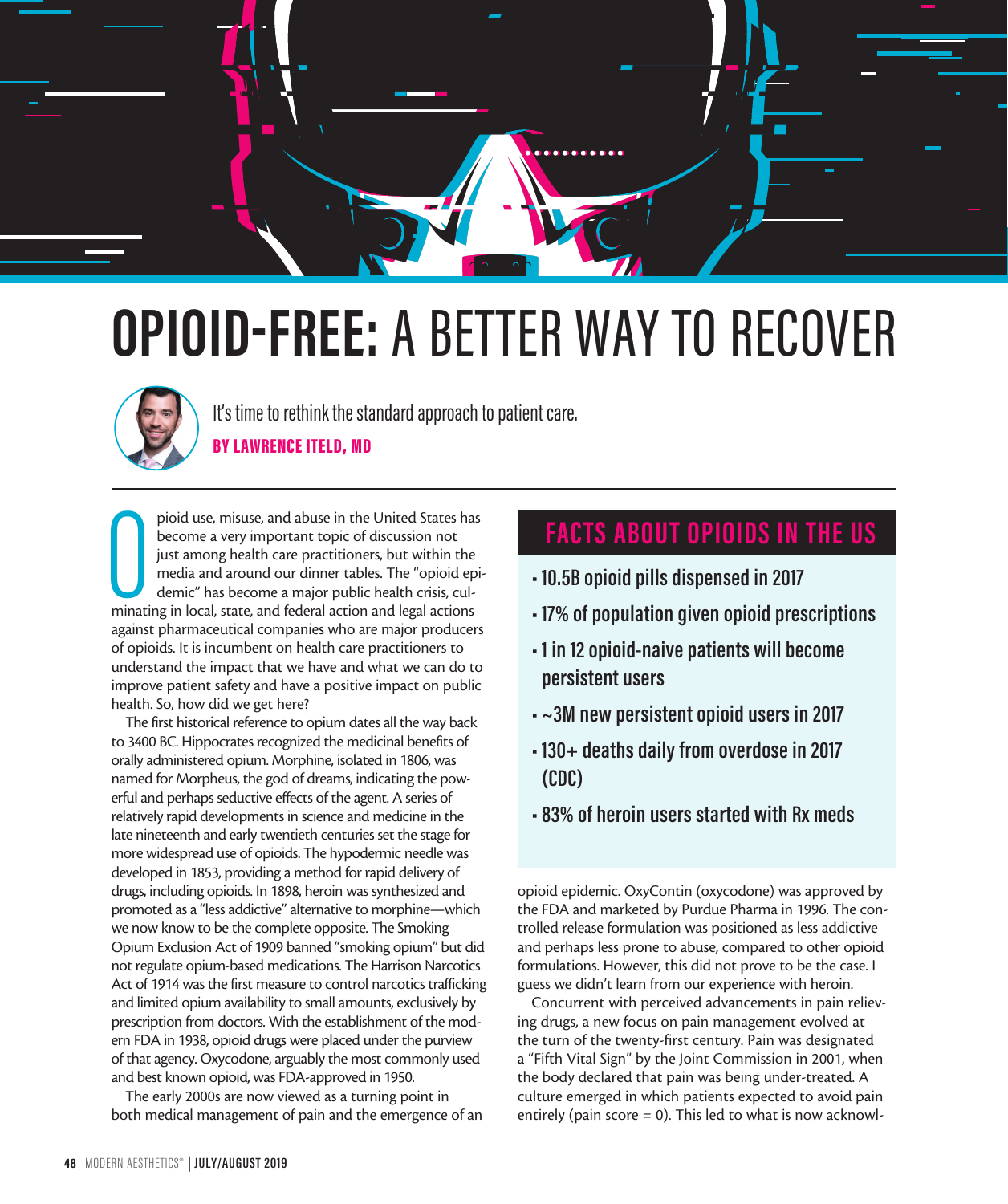



# **GOVERNMENTAL AND LOCAL ACTIONS**

- **October 2017. President Trump declares the opioid crisis a public health emergency**
- **October 2018. HR8/SUPPORT Act**
- **January 2019. Medicare limits 7-day supply for naive patients; Opioid care coordination alert for >90 MME/day**
- **Many local governments are enacting opioid prescribing guidelines and limitations**
- **3- to 14-day supply**
- **MME limits**
- **CVS limited opioids to 7-day supply in 2017; Followed by most major chains.**

# **RESOURCES**

- **facs.org/safepaincontrol**
- **opioidprescribing.info**

edged as an overprescribing of opioid pain medications with a resultant increase in misuse and abuse. In 2017, 191 million opioid prescriptions were written in the US, resulting in 17 percent of the population having received an opioid prescription. This is enough pills that every American adult could have a month's supply of narcotic pain pills! That same year, there were three million new persistent opioid users and more than 130 deaths per day from opioid overdose (CDC). To put this in perspective, this is the equivalent of a 737 jet crashing each and every day.

A significant problem with current opioid prescribing behaviors is the issue of consumption versus diversion. Less than half of all opioids dispensed are used by the intended patient. This leaves hundreds of millions of pain pills, each year, that can be diverted and abused. Abuse of opioids may take the form of opioid use disorder, opioid abuse, dependence, or addiction, however the consequences are dire in each case.

### PAIN MANAGEMENT AND PLASTIC SURGERY

Plastic surgeons have surely played some role in the

## **PREOPERATIVE MEDICATIONS**

**All medications taken 3 hours pre-op** 

**Celebrex 200mg (not for facial procedures)**

**Gabapentin 300mg**

**Tylenol 1000mg PO**

**Emend 40mg PO**

opioid epidemic, and it is essential that we take stock not only of our actions historically but of our strategies for the future. Clearly, a reduction of opioid prescribing is needed.

Opioid-free recovery is possible; it's just not something we were ever taught during training. The goals of Opioid-Free Recovery are to:

- Decrease reliance on addictive medications with narrow therapeutic index
- Decrease risk of opioid related adverse events (ORAEs)
- Allow rapid return to function
- Improve patient experience.

To be clear, I am not advocating for complete elimination of opioid drugs. These agents continue to play a role in patient care. However, that role is narrow. Opioids continue to be indicated for use to manage end-of-life pain/ hospice care, cancer pain, and severe acute pain.

The pain associated with aesthetic procedures lasts on average five days or less. For outpatient aesthetic procedures, the average duration of pain is less than four days. This is not a substantial hurdle for patients to surmount.

Pain is a subjective phenomenon, and the experience of pain will vary from one individual to another. Pain associated with aesthetic procedures may manifest as tightness, muscle spasm, throbbing and aching, burning and stinging, soreness, or—and much less commonly—sharp, shooting pains.

It is possible to manage and reduce the experience of pain associated with aesthetic procedures without the use of opioid drugs.

### OPIOID-FREE PROTOCOL

Counseling. The key to successful implementation of an opioid-free protocol is appropriate counseling and patient engagement in the pre-operative period. Many patients today do not want to use opioids, either because of the side effects—they fear being nauseated, constipated, "groggy" and "out of it"—or because they worry about the potential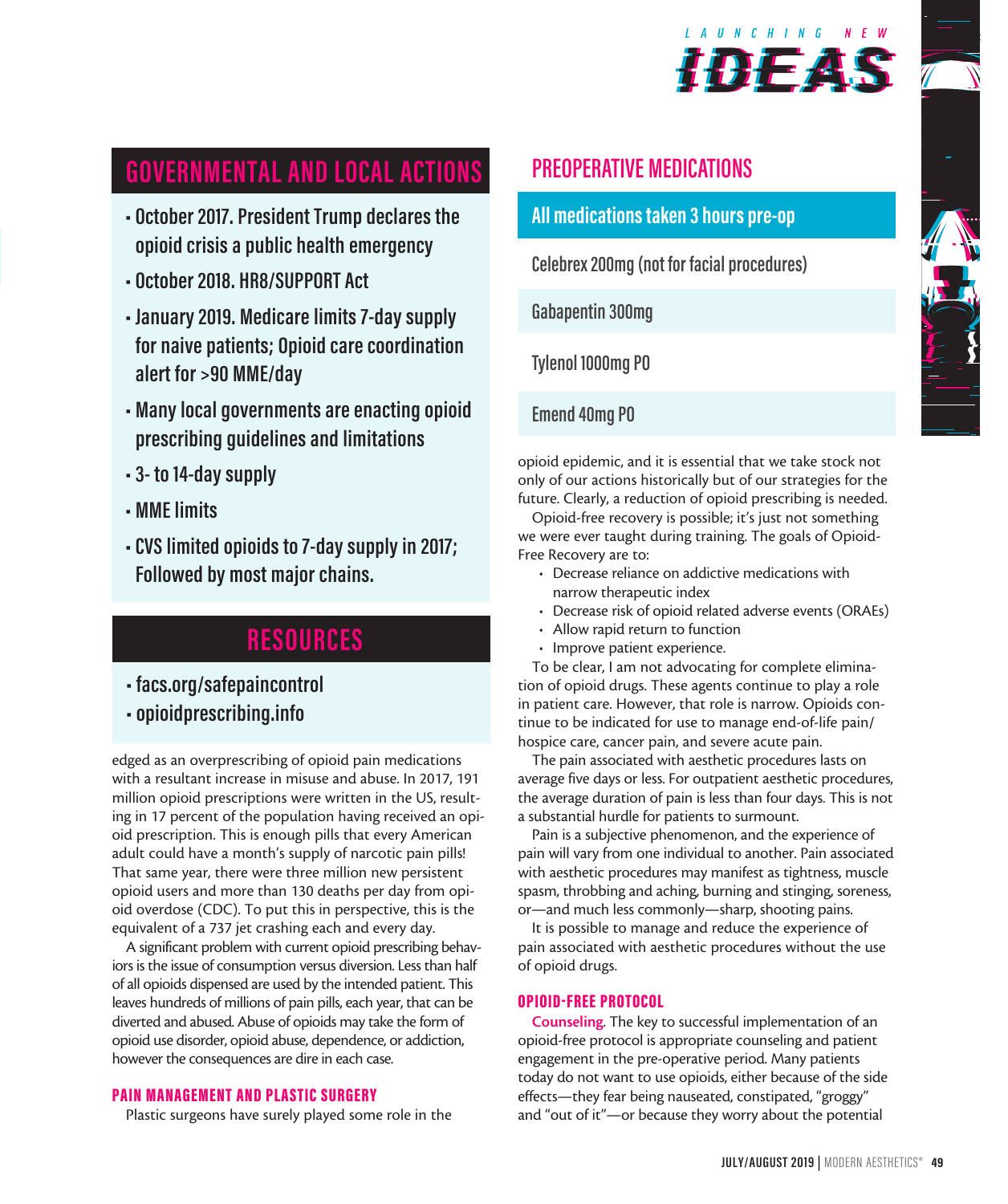



## **INTRAOPERATIVE PROTOCOL**

## **Principles**

**Field blocks as early as possible**

**Avoid unnecessary trauma and bleeding**

**Anesthesia and PACU partnership**

**Regional Blocks**

**Breast/ Chest Wall**

**Abdominal Wall**

**Spinal/ Epidural/ Regional Blocks**

**Medications**

**<24 hours duration**

Lidocaine/ Bupivicane with Epinephrine

Ropivicaine

**>24 hours duration**

Liposomal bupivicaine

Elastomeric pump

for addiction. Patients want a quick recovery and return to normal activities of daily living without feeling "drugged up." While it is certainly possible to responsibly use opioids without promoting the risk for addiction, why not respect these patient concerns by obviating the need for opioids?

Medication seeking behavior does not commonly present to an aesthetic plastic surgeon in the consultation phase, but it is something we need to always consider. A patient adamant about the need for opioids in the consult phase may be a patient you are better off not treating.

# **RECOVERY**

## **Protocol**

**Medications**

**Early Activity**

**Encourage movement and ambulation**

**POD 1 Follow-up**

**Primary Medications**

**Celebrex 200mg BID for 7 days**

**Gabapentin 300mg TID for 5 days**

**Valium 5mg Q8-12 hours for 5 days (if manipulating muscle)**

**Tylenol 1000mg Q6 hours for PRN**

## **Other Medications**

**IV Acetaminophen**

**IV Anti-inflammatory**

Ketoralac

Ibuprophen

Patient expectation-setting is crucial. The opioid-free approach will be associated with some degree of discomfort and tolerable pain. Patients who know what to expect in terms of type, intensity, and duration of pain, however, are able to anticipate and bear that pain. The notion of completely pain-free treatments is a relatively novel convention and one that patients can be educated to understand is unreasonable. Emphasize that patients will receive non-opioid analgesics to help reduce pain to tolerable *(Continued on page 56)*